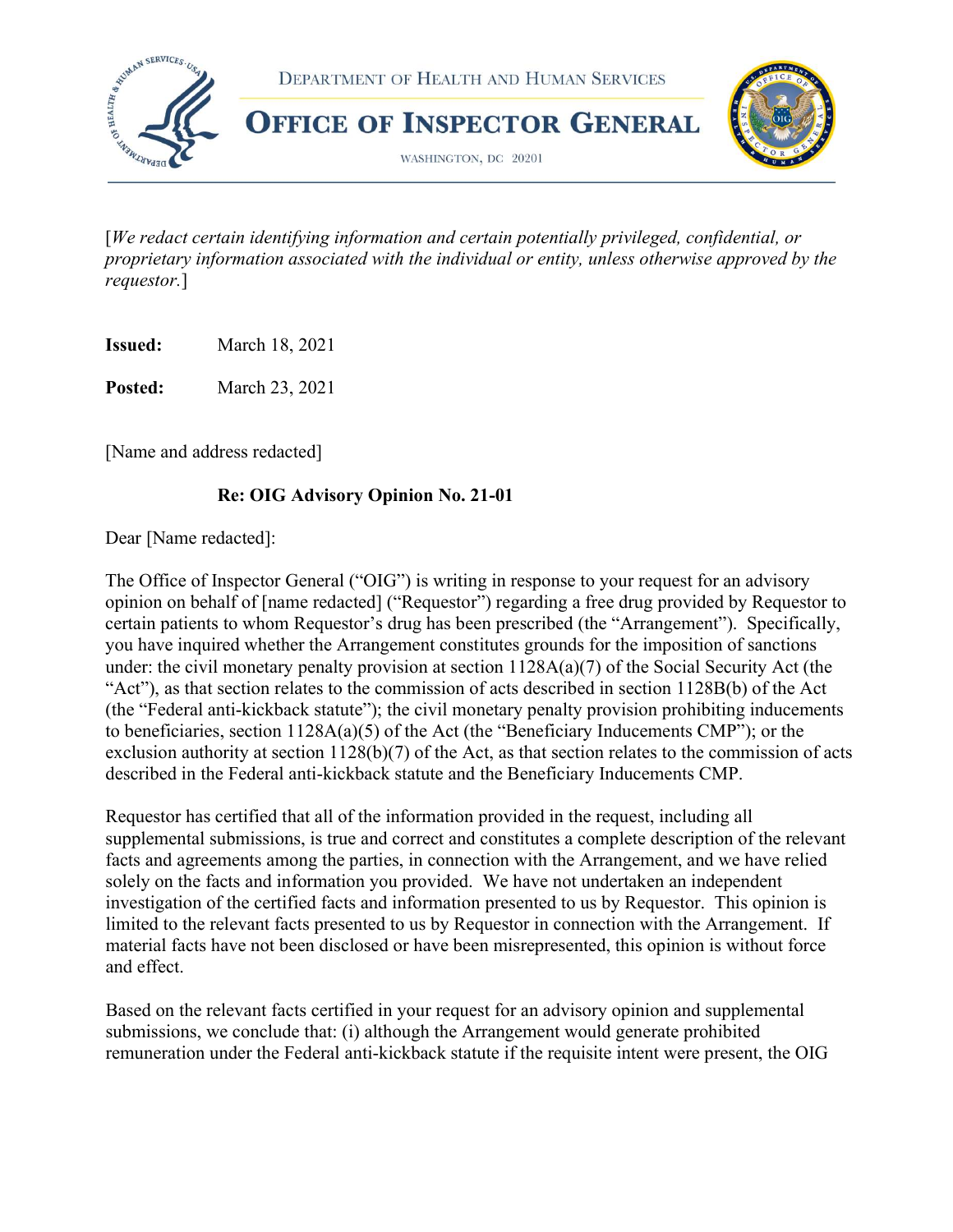Page 2 – OIG Advisory Opinion No. 21-01

 will not impose administrative sanctions on Requestor in connection with the Arrangement under sections 1128A(a)(7) or 1128(b)(7) of the Act, as those sections relate to the commission of acts described in the Federal anti-kickback statute; and (ii) the Arrangement does not constitute grounds for the imposition of sanctions under the Beneficiary Inducements CMP or section 1128(b)(7) of the Act, as that section relates to the commission of acts described in the Beneficiary Inducements CMP.

This opinion may not be relied on by any person<sup>1</sup> other than Requestor and is further qualified as set out in Part IV below and in 42 C.F.R. Part 1008.

## I. FACTUAL BACKGROUND

 Requestor is a pharmaceutical manufacturer that manufactures [drug redacted] (the "Drug"), a [therapy redacted] approved by the U.S. Food and Drug Administration ("FDA") for two indications: (i) patients up to 25 years of age with [disease redacted] that is refractory or in second or later relapse; and (ii) adult patients with relapsed or refractory [disease redacted] after two or more lines of systemic therapy.<sup>2</sup> The Drug is a personalized medicine made from the patient's own cells and is intended to be a one-time, potentially curative treatment. Because of the patient safety risks associated with the Drug, the FDA required Requestor to implement a Risk Evaluation and Mitigation Strategy ("REMS"), which includes elements to assure safe use ("ETASU"). In accordance with the REMS with ETASU, the Drug may be administered only at a health care facility certified by Requestor to meet certain Drug safety requirements (a "Center") and prescribed only by a physician trained to meet the requirements of the Drug's REMS with ETASU (a "Center Physician"). $3$ 

 Requestor currently offers the Drug at no charge to patients who satisfy specified criteria ("Eligible Patients"). Requestor certified that the free Drug it provides under the Arrangement is designed to

 $<sup>1</sup>$  We use "person" herein to include persons, as referenced in the Federal anti-kickback statute and</sup> Beneficiary Inducements CMP, as well as individuals and entities, as referenced in the exclusion authority at section 1128(b)(7) of the Act.

 $2$  Requestor certified that the Drug is indicated only for patients who have undergone two or more lines of systemic therapy (*i.e.*, the Drug is a treatment of last resort) and for patients who did not respond to their initial treatment(s).

 $3$  Requestor does not own or operate, directly or indirectly, any providers or suppliers that administer the Drug.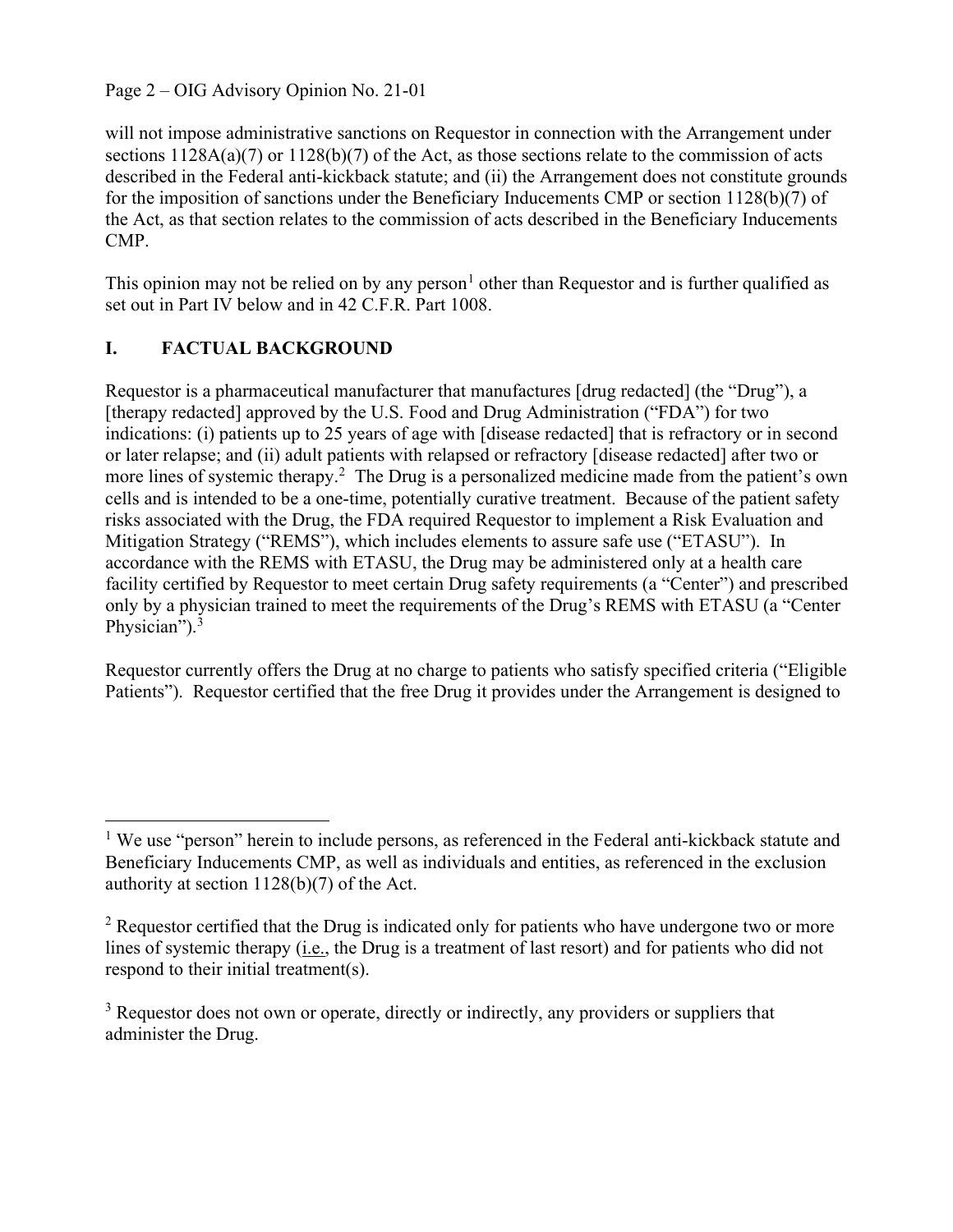Page 3 – OIG Advisory Opinion No. 21-01

benefit patients who do not have insurance coverage for and cannot afford the Drug.<sup>4</sup> Eligible Patients are individuals who:

- Are U.S. residents;
- Have been prescribed the Drug by a Center Physician, in accordance with the Drug label for an FDA-approved indication;
- Have (i) no health insurance, (ii) no insurance coverage for the Drug, (iii) received a denial of prior authorization and first-level appeal from their insurer, as determined by a Center, or (iv) a first-level appeal for coverage for the Drug that has been pending for at least 10 days, as determined by a Center; and
- Have an annual household income equal to or less than \$75,000 for a single- person household and no more than an additional \$25,000 per each additional household member.

 Typically, the Drug is administered only once; therefore, the vast majority of Eligible Patients receive only one dose of the Drug under the Arrangement.<sup>5</sup> Requestor provides the free Drug to all Eligible Patients for all FDA-approved indications, irrespective of: (i) whether the Drug is administered to an Eligible Patient as a Center inpatient or outpatient; and (ii) the Eligible Patient's type of health insurance, if any (including Federal health care programs). In other words, Requestor offers all similarly situated patients, regardless of payor, access to the free Drug through the Arrangement.

 $4$  Requestor certified that the wholesale price in the United States of the Drug for [disease redacted] is [amount redacted] and for [disease redacted] is [amount redacted]. Requestor also certified that it does not provide cost-sharing assistance—either directly or indirectly—to any Federal health care program beneficiary who has been prescribed the Drug.

 $<sup>5</sup>$  Requestor is sometimes able to manufacture more than a single dose of the Drug out of the cells</sup> collected from the patient. Requestor certified that only one patient in 2020 received a second free dose of the Drug. Requestor certified that an Eligible Patient could receive a second dose of the Drug under the Arrangement only in the infrequent circumstances where Requestor manufactures more than a single dose of the Drug out of the patient's original cells and his or her physician determines administration of the second dose is medically necessary.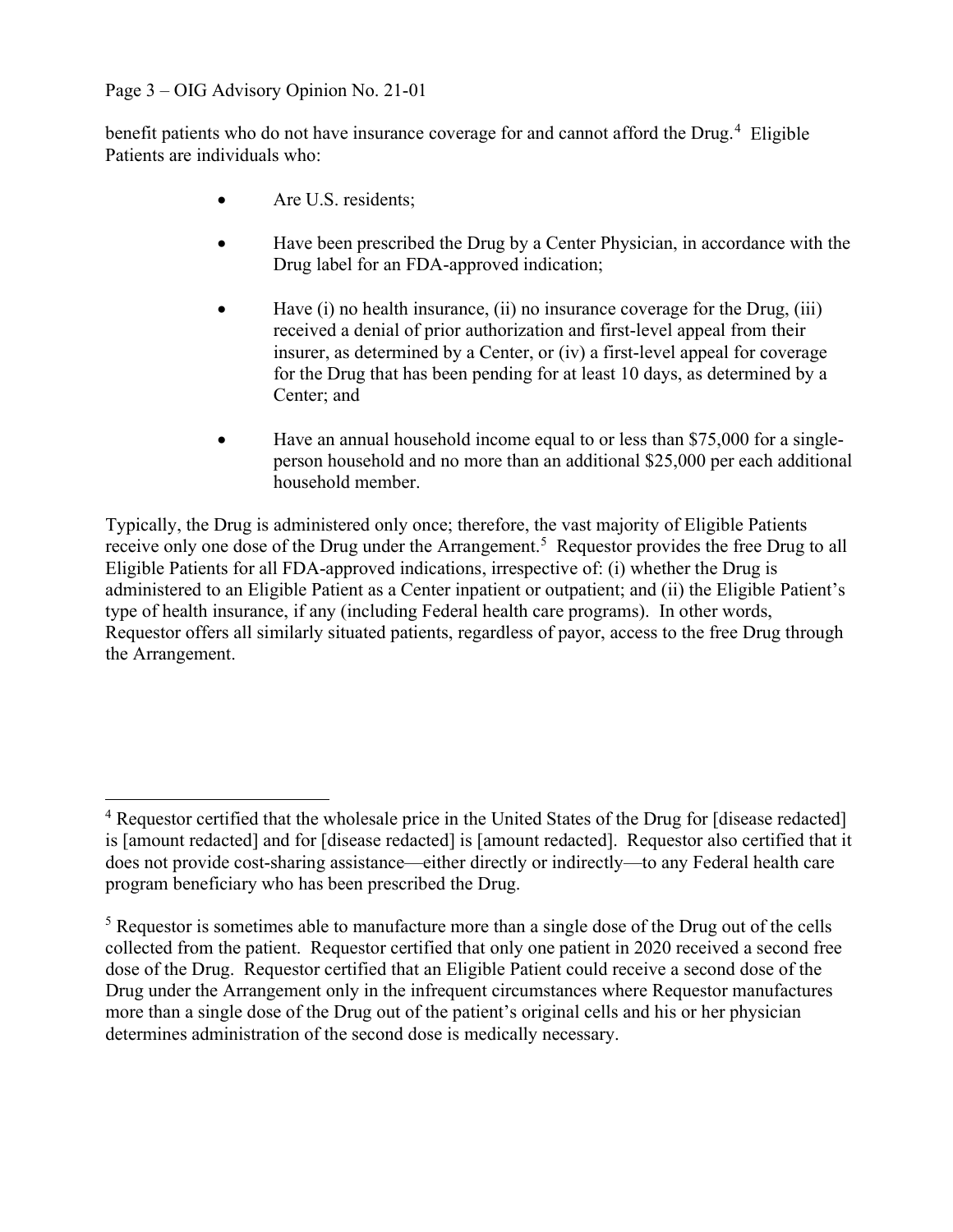### Page 4 – OIG Advisory Opinion No. 21-01

 To Requestor's knowledge, no Medicare beneficiary has qualified as an Eligible Patient or received the free Drug under the Arrangement,<sup>6</sup> nor does Requestor anticipate that a Medicare beneficiary would apply to become an Eligible Patient.<sup>7</sup> However, other Federal health care program beneficiaries, including Medicaid and TRICARE beneficiaries, may qualify as Eligible Patients under the Arrangement.

 Requestor certified that an Eligible Patient may receive the free Drug under the Arrangement regardless of which Center or Center Physician the Eligible Patient selects. Requestor also certified that the provision of the free Drug is not contingent on any future orders of the Drug by a Center Physician. When a Center Physician orders (or intends to order) the Drug for a patient, the Center Physician may contact Requestor to determine the patient's eligibility for the Arrangement. In addition, the Center Physician must indicate to Requestor that he or she prescribed the Drug on- label for each Eligible Patient by selecting one of two available indications in the Arrangement's product request form.

 Under the Arrangement, the Center and the Center Physician prescribing the Drug must agree to follow certain guidelines established by Requestor, including attesting that neither the Center Physician nor the Center will submit any claim for payment to any Federal health care program for the cost of the Drug.<sup>8</sup> Requestor anticipates Centers and Center Physicians may bill third-party payors, including Federal health care programs, for professional services, facility fees, or other fees for health care items and services provided to Eligible Patients related to administering the free Drug to Eligible Patients, if appropriate. No Center or Center Physician incurs any acquisition cost for the Drug when used for an Eligible Patient under the Arrangement.

## II. LEGAL ANALYSIS

### A. Law

1. 1. Federal Anti-Kickback Statute

 The Federal anti-kickback statute makes it a criminal offense to knowingly and willfully offer, pay, solicit, or receive any remuneration to induce, or in return for, the referral of an individual to a person for the furnishing of, or arranging for the furnishing of, any item or service reimbursable

 $<sup>7</sup>$  As of February 2021, 15 Eligible Patients received the Drug under the Arrangement. None of</sup> these patients were Medicare beneficiaries.

 $8$  The physician who completes the product request form also attests to the accuracy of all information on the form.

 $6$  The Drug may be covered by Medicare. See section 310.1 of the Medicare National Coverage Determinations Manual. According to Requestor, Medicare has not denied coverage for the Drug for any Medicare beneficiary to date.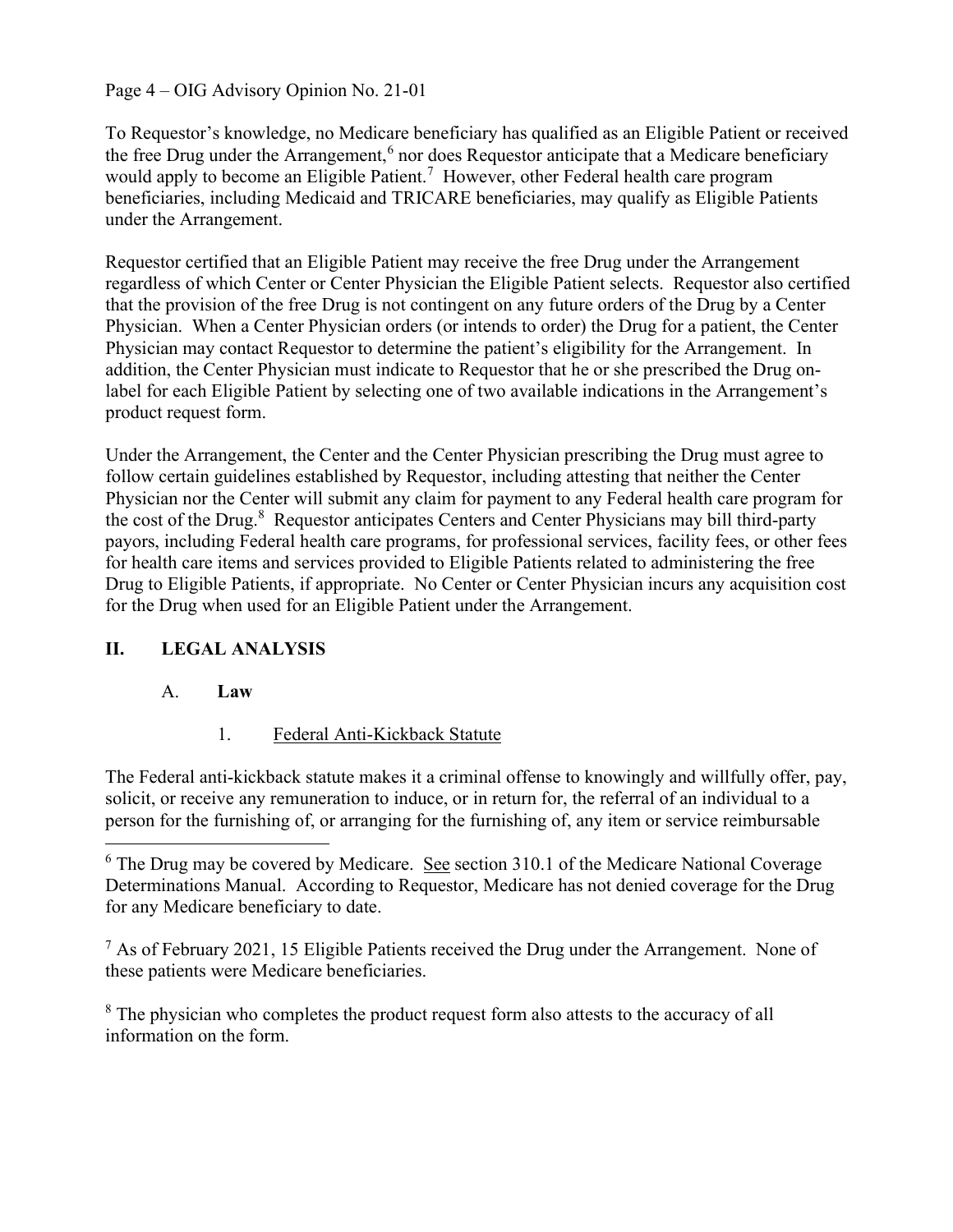## Page 5 – OIG Advisory Opinion No. 21-01

under a Federal health care program. $9\,$  The statute's prohibition also extends to remuneration to induce, or in return for, the purchasing, leasing, or ordering of, or arranging for or recommending the purchasing, leasing, or ordering of, any good, facility, service, or item reimbursable by a Federal health care program.<sup>10</sup> For purposes of the Federal anti-kickback statute, "remuneration" includes the transfer of anything of value, directly or indirectly, overtly or covertly, in cash or in kind.

 The statute has been interpreted to cover any arrangement where one purpose of the remuneration is to induce referrals for items or services reimbursable by a Federal health care program.<sup>11</sup> Violation of the statute constitutes a felony punishable by a maximum fine of \$100,000, imprisonment up to 10 years, or both. Conviction also will lead to exclusion from Federal health care programs, including Medicare and Medicaid. When a person commits an act described in section 1128B(b) of the Act, the OIG may initiate administrative proceedings to impose civil monetary penalties on such person under section 1128A(a)(7) of the Act. The OIG also may initiate administrative proceedings to exclude such person from Federal health care programs under section 1128(b)(7) of the Act.

## 2. Beneficiary Inducements CMP

 The Beneficiary Inducements CMP provides for the imposition of civil monetary penalties against any person who offers or transfers remuneration to a Medicare or State health care program beneficiary that the person knows or should know is likely to influence the beneficiary's selection of a particular provider, practitioner, or supplier for the order or receipt of any item or service for which payment may be made, in whole or in part, by Medicare or a State health care program. The OIG also may initiate administrative proceedings to exclude such person from Federal health care programs. Section 1128A(i)(6) of the Act defines "remuneration" for purposes of the Beneficiary Inducements CMP as including "transfers of items or services for free or for other than fair market value."

### B. Analysis

#### $1<sup>1</sup>$ Federal Anti-Kickback Statute

 Under the Arrangement, Requestor's provision of the free Drug to Eligible Patients, Centers, and Center Physicians constitutes remuneration and implicates the Federal anti-kickback statute. The Arrangement provides Centers and Center Physicians remuneration in the form of an opportunity

 $10$  Id.

 $9$  Section 1128B(b) of the Act.

<sup>&</sup>lt;sup>11</sup> E.g., United States v. Nagelvoort, 856 F.3d 1117 (7th Cir. 2017); United States v. McClatchey, 217 F.3d 823 (10th Cir. 2000); United States v. Davis, 132 F.3d 1092 (5th Cir. 1998); United States v. Kats, 871 F.2d 105 (9th Cir. 1989); United States v. Greber, 760 F.2d 68 (3d Cir. 1985).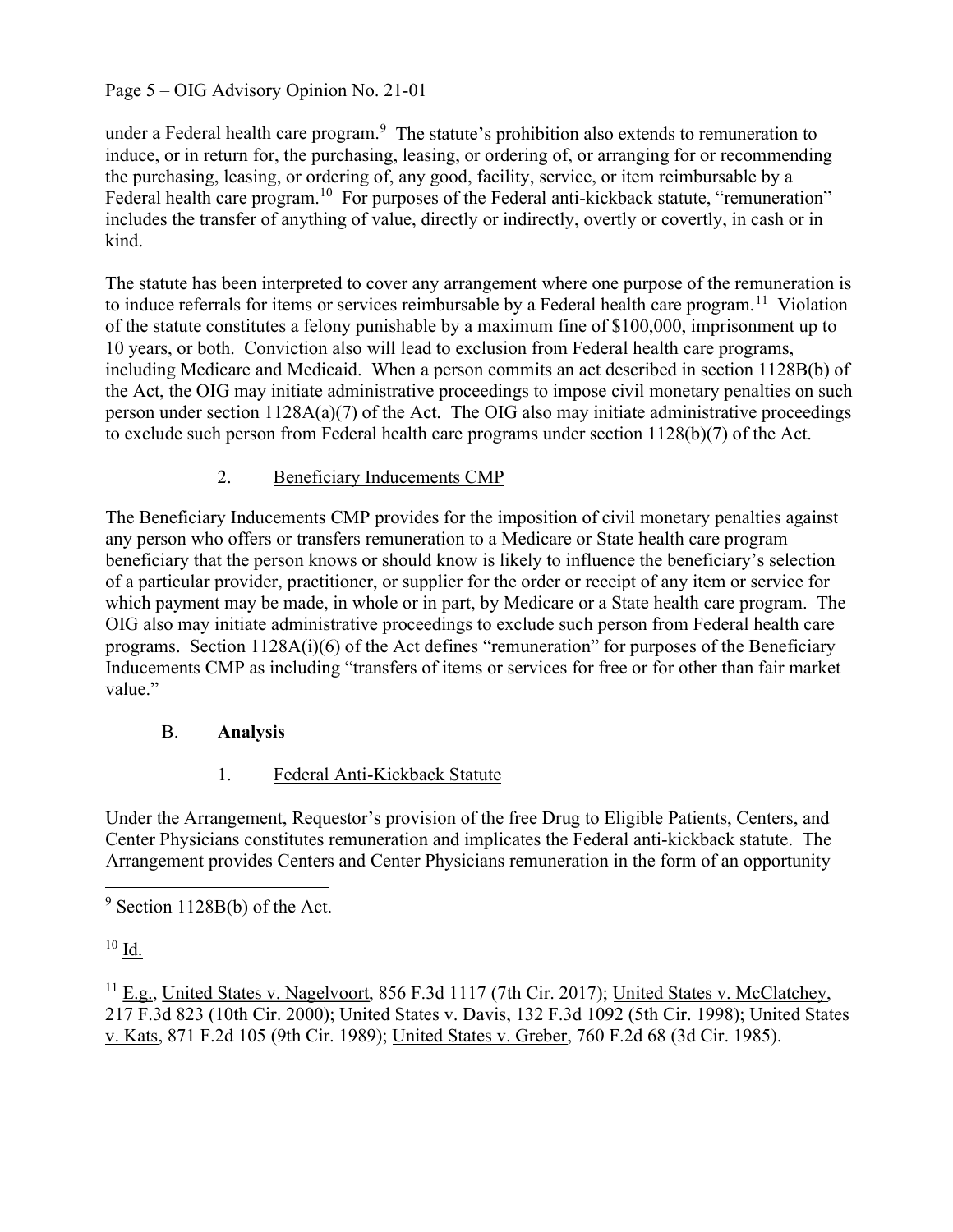#### Page 6 – OIG Advisory Opinion No. 21-01

 to earn income or facility fees while administering the free Drug to Eligible Patients, without incurring any acquisition cost for the Drug. Such remuneration may induce Centers and Center Physicians to prescribe the Drug or arrange for or recommend future purchases of the Drug when payable by a Federal health care program. Similarly, the free Drug constitutes remuneration to Eligible Patients, some of whom may be Federal health care program beneficiaries, and may induce them to select the Drug and Federally reimbursed items and services related to Drug treatment. Despite implicating the Federal anti-kickback statute in both instances, for the following reasons we conclude that the Arrangement presents a sufficiently low risk of fraud and abuse under the Federal anti-kickback statute.

First, the Arrangement is distinguishable from other potentially problematic arrangements in which a manufacturer provides drugs for free. The Drug is a potentially curative treatment, generally administered only once, and individually manufactured for the Eligible Patient using the patient's own cells. In addition, the free Drug is only available to patients who have been prescribed the Drug in accordance with the Drug label for an FDA-approved indication. Requestor also certified that provision of the free Drug is not contingent on any future orders of the Drug by a Center Physician.

The risk of seeding (*i.e.*, inducements for future referrals of a drug when it would be payable by a Federal health care program) is unlikely under the Arrangement because a patient only receives one dose (or infrequently, may receive two doses developed from a single patient-cell-removal procedure). Therefore, the Arrangement is distinguishable from problematic arrangements where, for example, a manufacturer offers a free initial dose of a drug for a chronic condition to induce the patient to continue to purchase the drug in the future when it would be billed to Federal health care programs. $^{12}$ 

Second, the Arrangement is available to patients for both FDA-approved Drug indications. Therefore, the Arrangement is distinct from a suspect arrangement where a manufacturer offers a free drug for one clinical indication to maintain a high price for all of the drug's indications when paid for by Federal health care programs.

Third, Requestor provides the free Drug to all Eligible Patients regardless of whether the Drug is administered to a Center inpatient or outpatient. Access to the free Drug in every care setting

 $12$  The Arrangement's structure is also distinguishable from problematic arrangements where a manufacturer excludes covered Federal health care program beneficiaries from a manufacturer's free drug program and shifts them to a drug cost-sharing assistance program, subsidized by the manufacturer, to generate revenue from Federal health care programs and to induce purchases of its drug. Although patients with insurance coverage for the Drug are excluded from participating in the Arrangement, Requestor certified that it does not provide cost-sharing assistance—either directly or indirectly—for patients who have been prescribed the Drug. This certification minimizes the risk that Requestor will shift a beneficiary to a cost-sharing assistance program where Requestor directly or indirectly subsidizes the beneficiary's cost sharing for its Drug.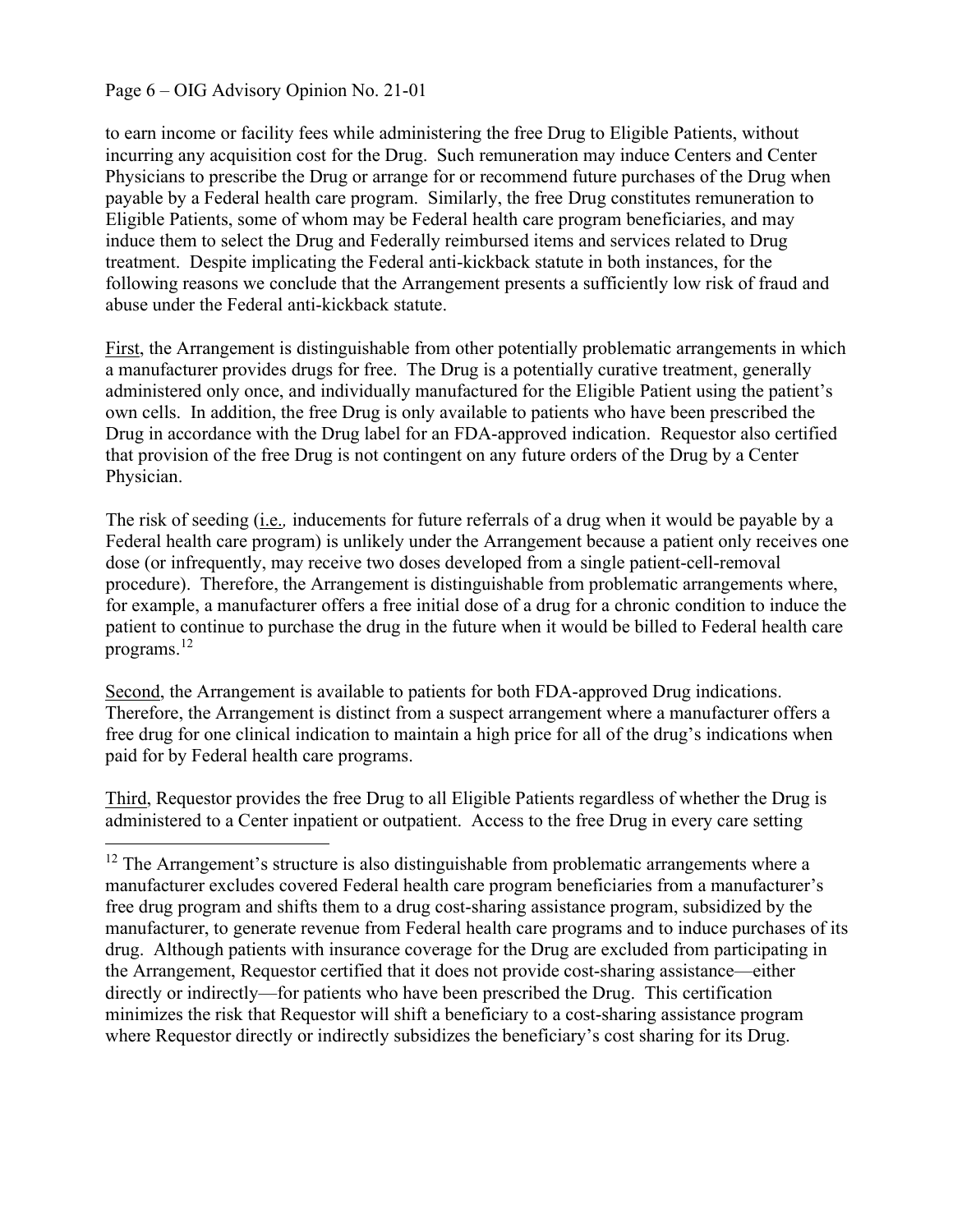### Page 7 – OIG Advisory Opinion No. 21-01

 mitigates the risk that the availability of the free Drug will inappropriately steer a patient to one care setting over another. In addition, Requestor offers all similarly situated patients, regardless of payor, access to the free Drug through the Arrangement. This safeguard ensures that the Arrangement will not lead to discrimination against a beneficiary due to payor status.

Finally, we recognize that Centers and Center Physicians may receive a financial benefit under the Arrangement when they earn income, including professional service fees and facility fees in connection with administration of the free Drug. However, the risk that a Center or Center Physician would overutilize the Drug to earn a fee is reduced here because: (i) the Drug is a potentially curative treatment that is generally administered only one time; and (ii) the free Drug is available only when prescribed on-label for patients who have undergone two or more lines of systemic therapy (*i.e.*, the Drug is a treatment of last resort) and for patients who did not respond to initial treatment with other therapies.

 For these reasons, we conclude that we will not subject Requestor to sanctions under the Federal anti-kickback statute in connection with the Arrangement.

### 2. Beneficiary Inducements CMP

 In evaluating the Arrangement under the Beneficiary Inducements CMP, we consider whether Requestor would know or should know that the remuneration it offers to beneficiaries is likely to influence their selection of a particular provider, practitioner, or supplier for the order or receipt of any item or service for which payment may be made, in whole or in part, by Medicare or a State health care program. Under the Arrangement, after a Center Physician prescribes the Drug to an Eligible Patient, Requestor provides the free Drug to the Center Physician to administer to an Eligible Patient at a Center. The provision of the free Drug could constitute remuneration under the Beneficiary Inducements CMP if the free Drug were likely to influence the beneficiary to select Drug treatment by a particular Center or Center Physician where the free Drug is available. However, for the reasons described below, we conclude that the Arrangement does not implicate the Beneficiary Inducements CMP.

 For purposes of the Beneficiary Inducements CMP, pharmaceutical manufacturers are not "providers, practitioners, or suppliers" unless they also own or operate, directly or indirectly, pharmacies, pharmacy benefits management companies, or other entities that file claims for payment under the Medicare or Medicaid programs. Here, Requestor is a pharmaceutical manufacturer, and it does not own or operate, directly or indirectly, any providers or suppliers of the Drug. Therefore, Requestor is not a "provider, practitioner, or supplier" for purposes of the Beneficiary Inducements CMP.

 Where a pharmaceutical manufacturer offers remuneration to a beneficiary that the manufacturer knows or should know is likely to influence the beneficiary to select a particular provider, practitioner, or supplier (e.g., a physician or a pharmacy), that remuneration implicates the Beneficiary Inducements CMP. In other words, a pharmaceutical manufacturer, such as Requestor, can be the offeror or transferor of remuneration that implicates (and violates) the Beneficiary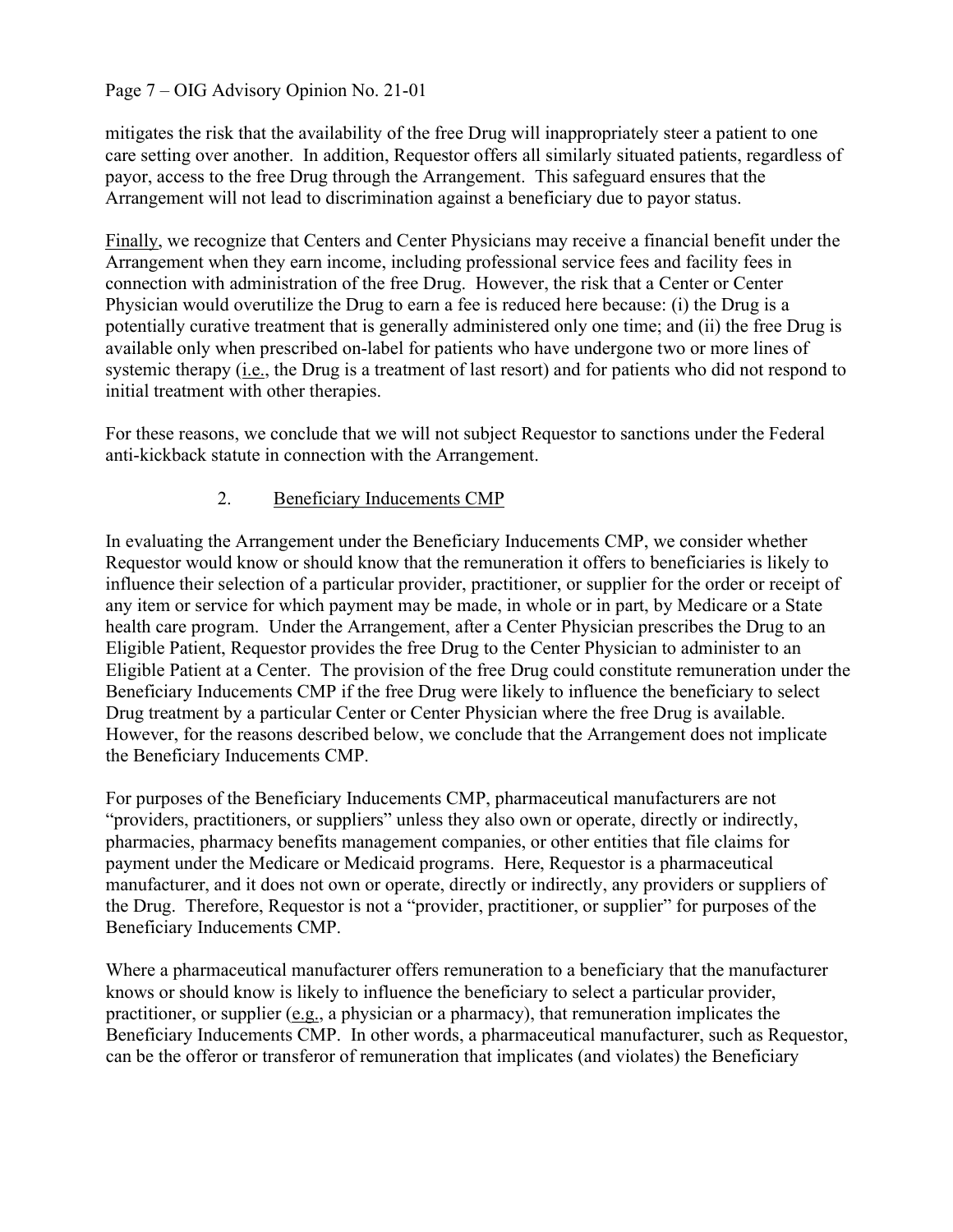Page 8 – OIG Advisory Opinion No. 21-01

 Inducements CMP. However, based on the combination of facts presented in the Arrangement, we conclude that the remuneration offered by Requestor under the Arrangement is not likely to influence a beneficiary to select a particular provider, practitioner, or supplier (*i.e.*, Center or Center Physician) to administer the Drug, and therefore the Beneficiary Inducements CMP is not implicated.<sup>13</sup>

 Under the Arrangement, Requestor does not make eligibility for the free Drug dependent on the beneficiary's use of a particular provider, practitioner, or supplier (e.g., a particular Center or Center Physician). Requestor certified that a beneficiary is eligible to obtain the free Drug regardless of which Center Physician prescribes the Drug. Although Eligible Patients are limited to receiving the Drug from Requestor-certified Centers, this requirement is based on the Drug's REMS with ETASU imposed by the FDA to ensure patient safety, not the remuneration offered by Requestor under the Arrangement. In other words, although the free Drug may only be used at a Center or administered by Center Physicians, it is not the Arrangement that dictates that limitation; rather, any patient who receives the Drug can receive it only at a Center whether the patient receives the Drug for free as an Eligible Patient or whether the patient's insurance plan covers the Drug. Thus, based on the facts available to us, we conclude that the remuneration provided to Eligible Patients under the Arrangement is not likely to influence beneficiaries' selection of one Center or Center Physician over another. Accordingly, the Arrangement does not implicate the Beneficiary Inducements CMP, and we will not subject Requestor to administrative sanctions under the Beneficiary Inducements CMP in connection with the Arrangement.

# III. CONCLUSION

 Based on the relevant facts certified in your request for an advisory opinion and supplemental submissions, we conclude that: (i) although the Arrangement would generate prohibited remuneration under the Federal anti-kickback statute if the requisite intent were present, the OIG will not impose administrative sanctions on Requestor in connection with the Arrangement under sections 1128A(a)(7) or 1128(b)(7) of the Act, as those sections relate to the commission of acts described in the Federal anti-kickback statute; and (ii) the Arrangement does not constitute grounds for the imposition of sanctions under the Beneficiary Inducements CMP or section 1128(b)(7) of the Act, as that section relates to the commission of acts described in the Beneficiary Inducements CMP.

## IV. LIMITATIONS

The limitations applicable to this opinion include the following:

 This advisory opinion is issued only to Requestor. This advisory opinion has no application to, and cannot be relied upon by, any other person.

 $13$  No pharmacies or other similar suppliers participate in the Arrangement.